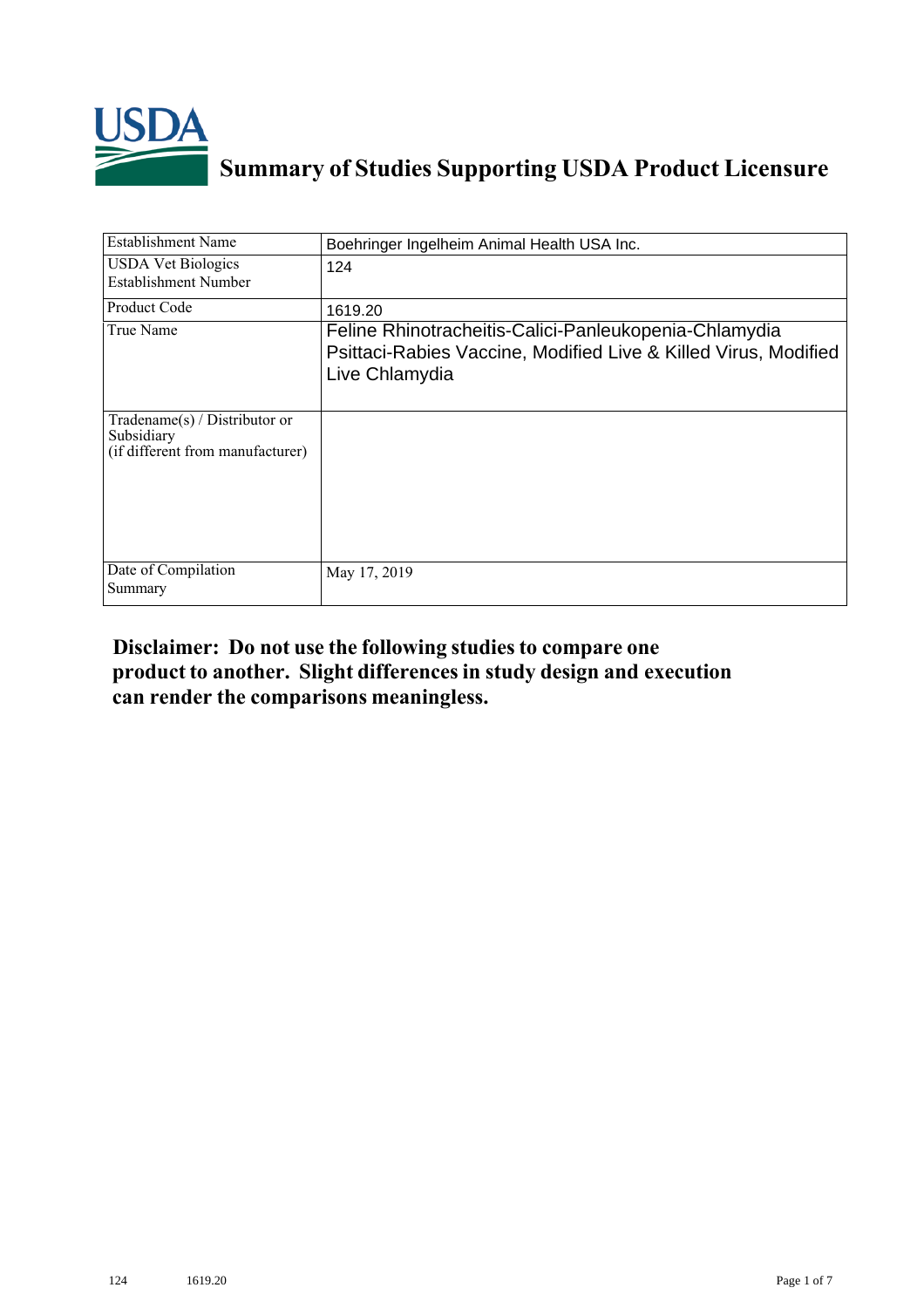| <b>Study Type</b>              | Efficacy                                                                                                                                                                                                                                                                                                                    |
|--------------------------------|-----------------------------------------------------------------------------------------------------------------------------------------------------------------------------------------------------------------------------------------------------------------------------------------------------------------------------|
| <b>Pertaining to</b>           | <b>Feline Calicivirus</b>                                                                                                                                                                                                                                                                                                   |
|                                |                                                                                                                                                                                                                                                                                                                             |
| <b>Study Purpose</b>           | Demonstrate efficacy against feline calicivirus                                                                                                                                                                                                                                                                             |
| <b>Product Administration</b>  | Applicable to subcutaneous (SQ) route of administration                                                                                                                                                                                                                                                                     |
| <b>Study Animals</b>           | Cats                                                                                                                                                                                                                                                                                                                        |
| <b>Challenge Description</b>   |                                                                                                                                                                                                                                                                                                                             |
| <b>Interval observed after</b> |                                                                                                                                                                                                                                                                                                                             |
| challenge                      |                                                                                                                                                                                                                                                                                                                             |
| <b>Results</b>                 | Study data were evaluated by USDA-APHIS prior to product<br>licensure and met regulatory standards for acceptance at the time of<br>submission. No data are published because this study was submitted<br>to USDA-APHIS prior to January 1, 2007, and APHIS only requires<br>publication of data submitted after that date. |
| <b>USDA Approval Date</b>      | December 19, 1990                                                                                                                                                                                                                                                                                                           |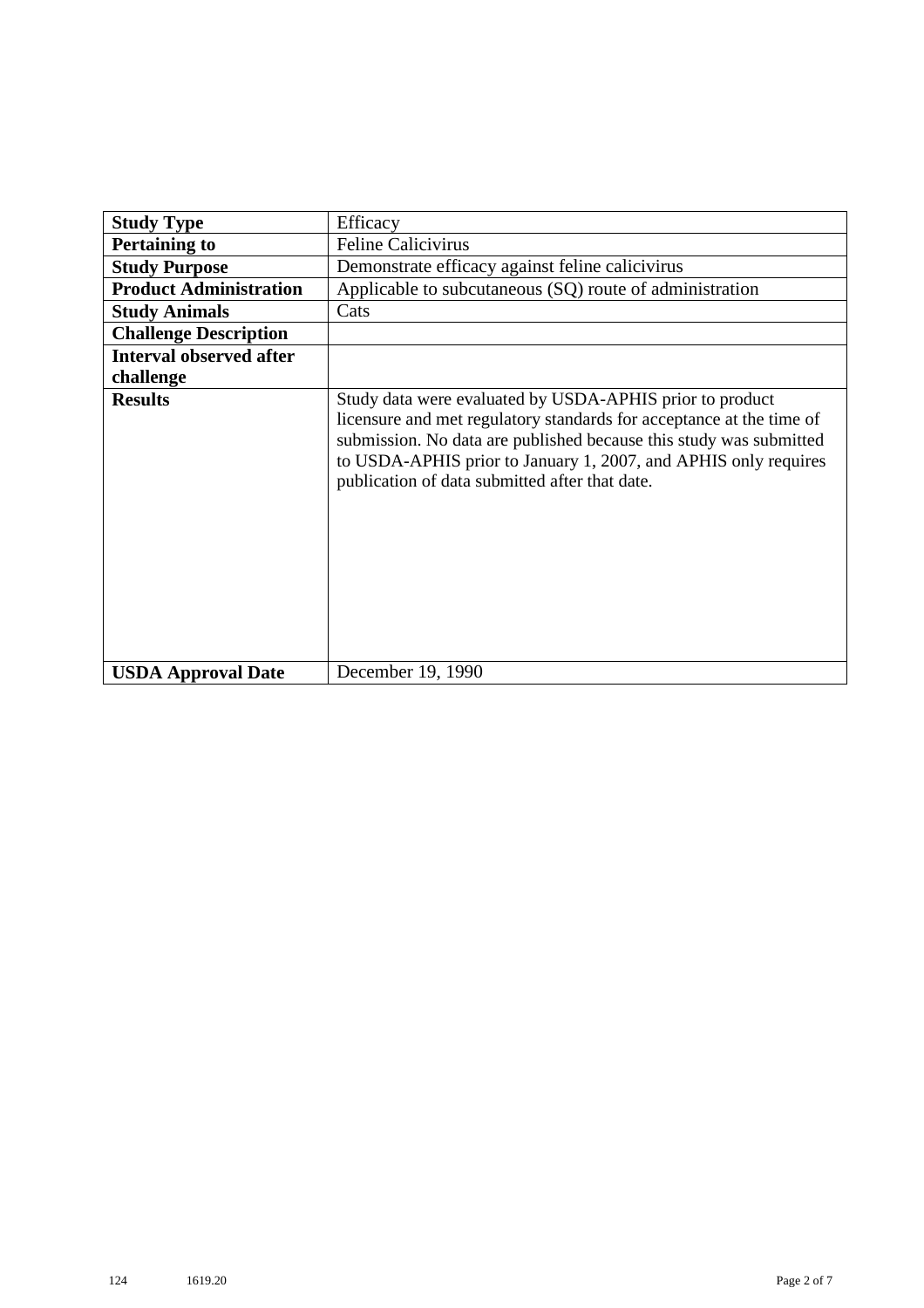| <b>Study Type</b>              | Efficacy                                                                                                                                                                                                                                                                                                                    |
|--------------------------------|-----------------------------------------------------------------------------------------------------------------------------------------------------------------------------------------------------------------------------------------------------------------------------------------------------------------------------|
| <b>Pertaining to</b>           | Chlamydia psittaci (Chlamydophila felis)                                                                                                                                                                                                                                                                                    |
| <b>Study Purpose</b>           | Demonstrate efficacy against Chlamydia psittaci (Chlamydophila                                                                                                                                                                                                                                                              |
|                                | <i>felis</i> )                                                                                                                                                                                                                                                                                                              |
| <b>Product Administration</b>  | Subcutaneously (SQ)                                                                                                                                                                                                                                                                                                         |
| <b>Study Animals</b>           | Cats                                                                                                                                                                                                                                                                                                                        |
| <b>Challenge Description</b>   |                                                                                                                                                                                                                                                                                                                             |
| <b>Interval observed after</b> |                                                                                                                                                                                                                                                                                                                             |
| challenge                      |                                                                                                                                                                                                                                                                                                                             |
| <b>Results</b>                 | Study data were evaluated by USDA-APHIS prior to product<br>licensure and met regulatory standards for acceptance at the time of<br>submission. No data are published because this study was submitted<br>to USDA-APHIS prior to January 1, 2007, and APHIS only requires<br>publication of data submitted after that date. |
| <b>USDA Approval Date</b>      | March 18, 1991                                                                                                                                                                                                                                                                                                              |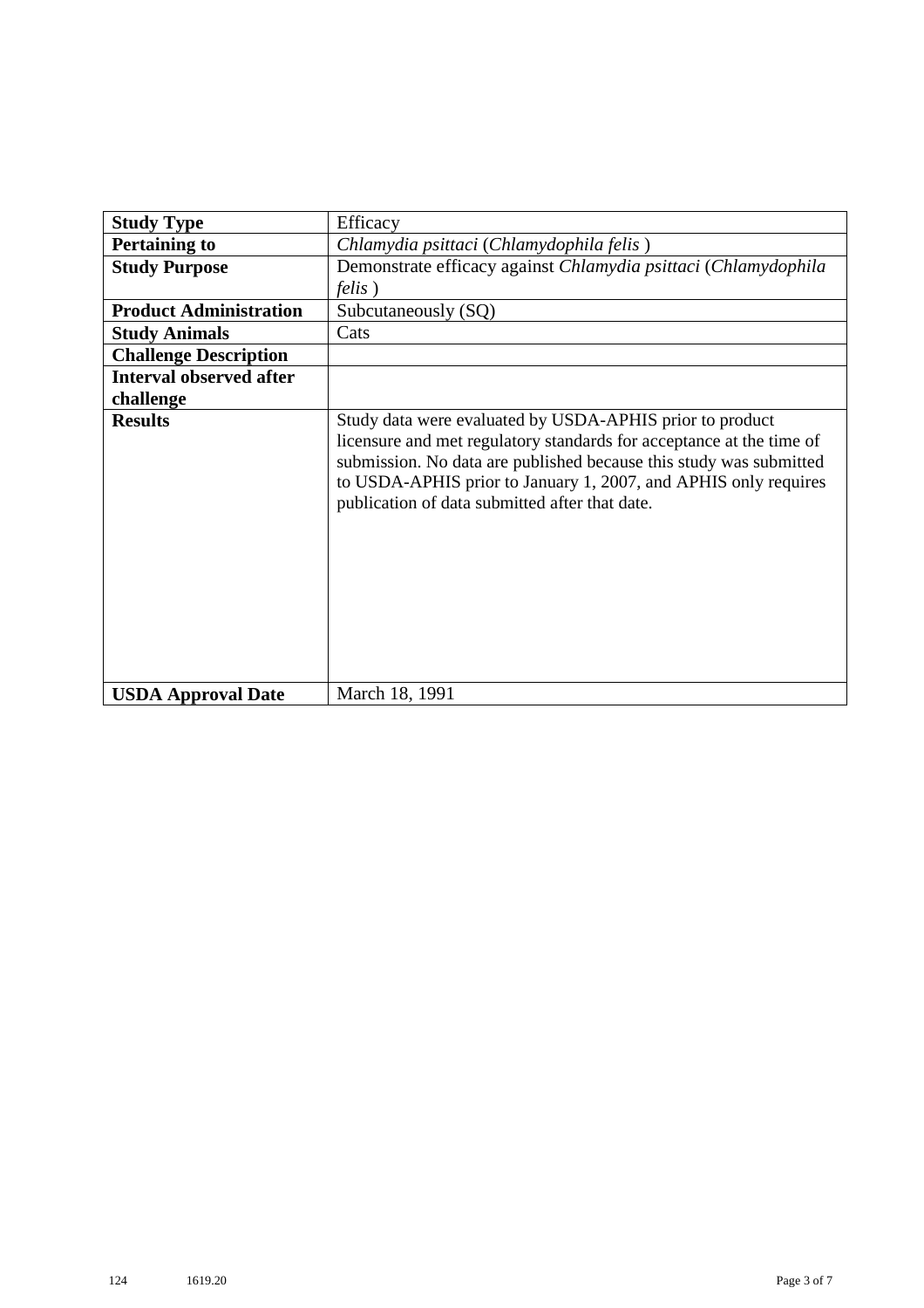| <b>Study Type</b>              | Efficacy                                                                                                                                                                                                                                                                                                                    |
|--------------------------------|-----------------------------------------------------------------------------------------------------------------------------------------------------------------------------------------------------------------------------------------------------------------------------------------------------------------------------|
|                                |                                                                                                                                                                                                                                                                                                                             |
| <b>Pertaining to</b>           | Feline rhinotracheitis virus                                                                                                                                                                                                                                                                                                |
| <b>Study Purpose</b>           | Efficacy against feline rhinotracheitis virus                                                                                                                                                                                                                                                                               |
| <b>Product Administration</b>  | Applicable to subcutaneous (SQ) route of administration                                                                                                                                                                                                                                                                     |
| <b>Study Animals</b>           | Cats                                                                                                                                                                                                                                                                                                                        |
| <b>Challenge Description</b>   |                                                                                                                                                                                                                                                                                                                             |
| <b>Interval observed after</b> |                                                                                                                                                                                                                                                                                                                             |
| challenge                      |                                                                                                                                                                                                                                                                                                                             |
| <b>Results</b>                 | Study data were evaluated by USDA-APHIS prior to product<br>licensure and met regulatory standards for acceptance at the time of<br>submission. No data are published because this study was submitted<br>to USDA-APHIS prior to January 1, 2007, and APHIS only requires<br>publication of data submitted after that date. |
| <b>USDA Approval Date</b>      | July 14, 1989                                                                                                                                                                                                                                                                                                               |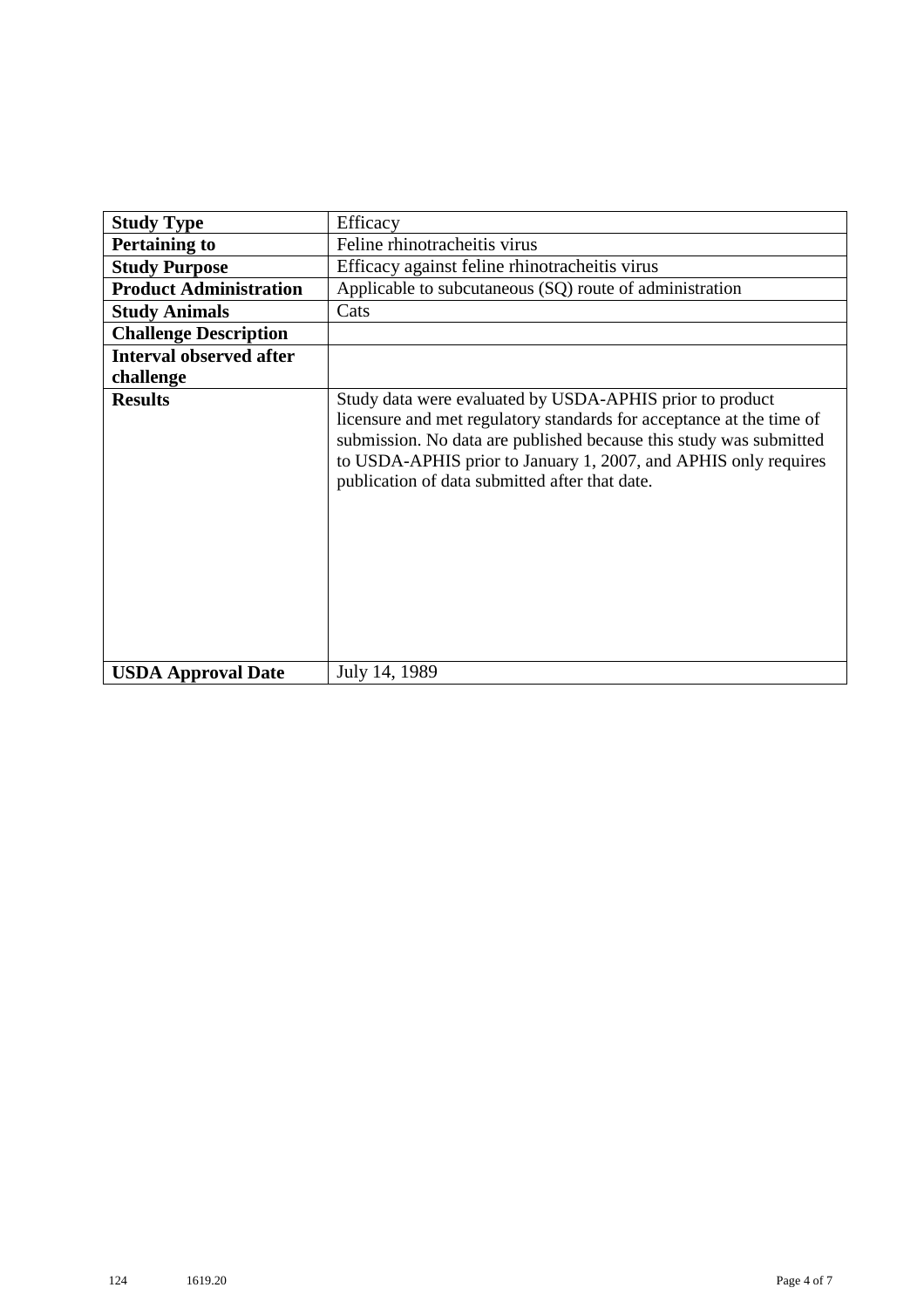| <b>Study Type</b>              | Efficacy                                                                                                                                                                                                                                                                                                                    |
|--------------------------------|-----------------------------------------------------------------------------------------------------------------------------------------------------------------------------------------------------------------------------------------------------------------------------------------------------------------------------|
| <b>Pertaining to</b>           | Feline panleukopenia                                                                                                                                                                                                                                                                                                        |
| <b>Study Purpose</b>           | Demonstrate efficacy against feline panleukopenia virus                                                                                                                                                                                                                                                                     |
| <b>Product Administration</b>  | Applicable to subcutaneous (SQ) route of administration                                                                                                                                                                                                                                                                     |
| <b>Study Animals</b>           | Cats                                                                                                                                                                                                                                                                                                                        |
| <b>Challenge Description</b>   |                                                                                                                                                                                                                                                                                                                             |
| <b>Interval observed after</b> |                                                                                                                                                                                                                                                                                                                             |
| challenge                      |                                                                                                                                                                                                                                                                                                                             |
| <b>Results</b>                 | Study data were evaluated by USDA-APHIS prior to product<br>licensure and met regulatory standards for acceptance at the time of<br>submission. No data are published because this study was submitted<br>to USDA-APHIS prior to January 1, 2007, and APHIS only requires<br>publication of data submitted after that date. |
| <b>USDA Approval Date</b>      | May 23, 1989                                                                                                                                                                                                                                                                                                                |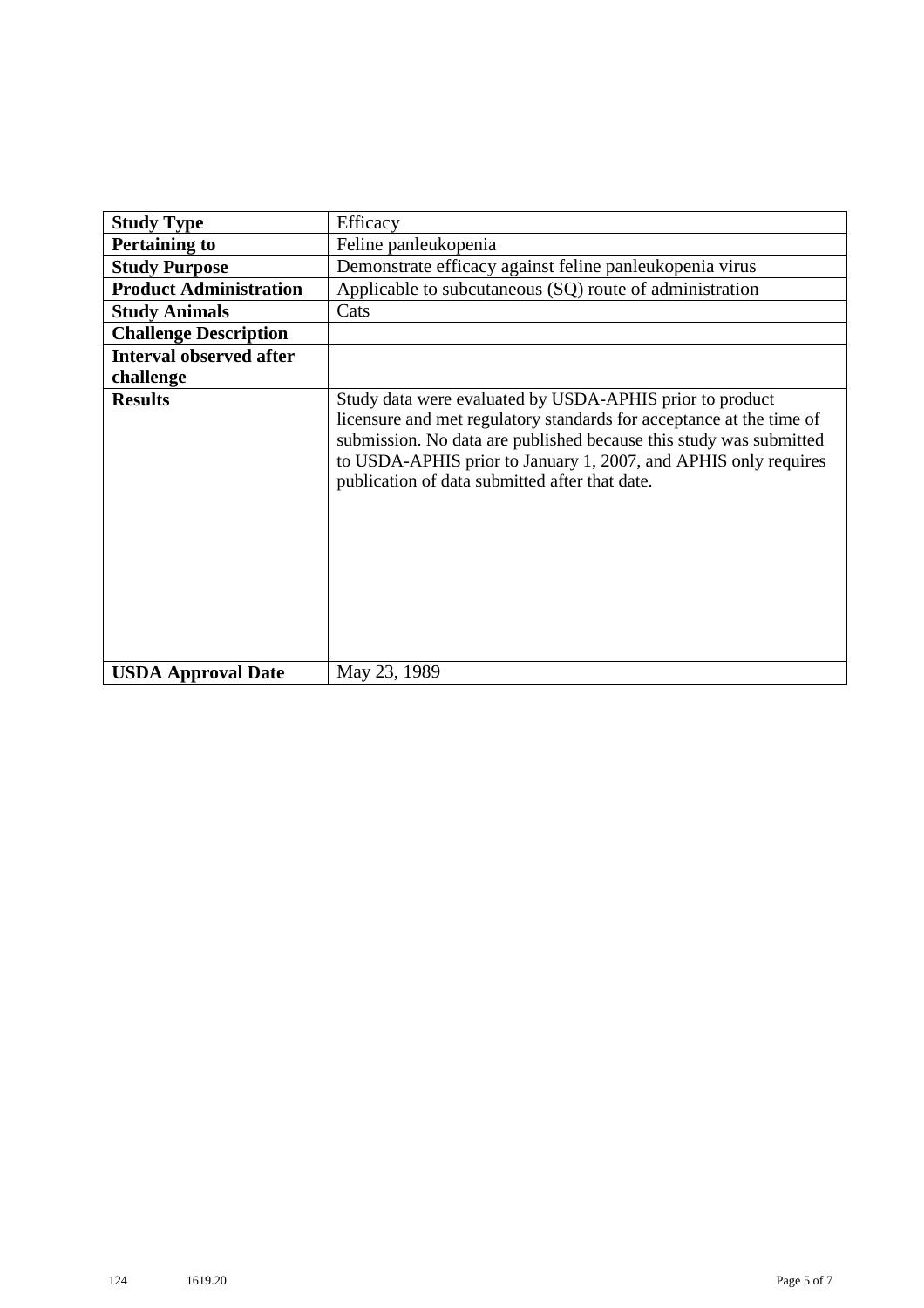| <b>Study Type</b>              | Efficacy                                                                                                                                                                                                                                                                                                                    |
|--------------------------------|-----------------------------------------------------------------------------------------------------------------------------------------------------------------------------------------------------------------------------------------------------------------------------------------------------------------------------|
| <b>Pertaining to</b>           | Rabies                                                                                                                                                                                                                                                                                                                      |
| <b>Study Purpose</b>           | Demonstrate efficacy against rabies thirty-six months after<br>vaccination to establish 3 year revaccination interval                                                                                                                                                                                                       |
| <b>Product Administration</b>  | Subcutaneously (SQ)                                                                                                                                                                                                                                                                                                         |
| <b>Study Animals</b>           | Cats                                                                                                                                                                                                                                                                                                                        |
| <b>Challenge Description</b>   |                                                                                                                                                                                                                                                                                                                             |
| <b>Interval observed after</b> |                                                                                                                                                                                                                                                                                                                             |
| challenge                      |                                                                                                                                                                                                                                                                                                                             |
| <b>Results</b>                 | Study data were evaluated by USDA-APHIS prior to product<br>licensure and met regulatory standards for acceptance at the time of<br>submission. No data are published because this study was submitted<br>to USDA-APHIS prior to January 1, 2007, and APHIS only requires<br>publication of data submitted after that date. |
| <b>USDA Approval Date</b>      | March 25, 1986                                                                                                                                                                                                                                                                                                              |